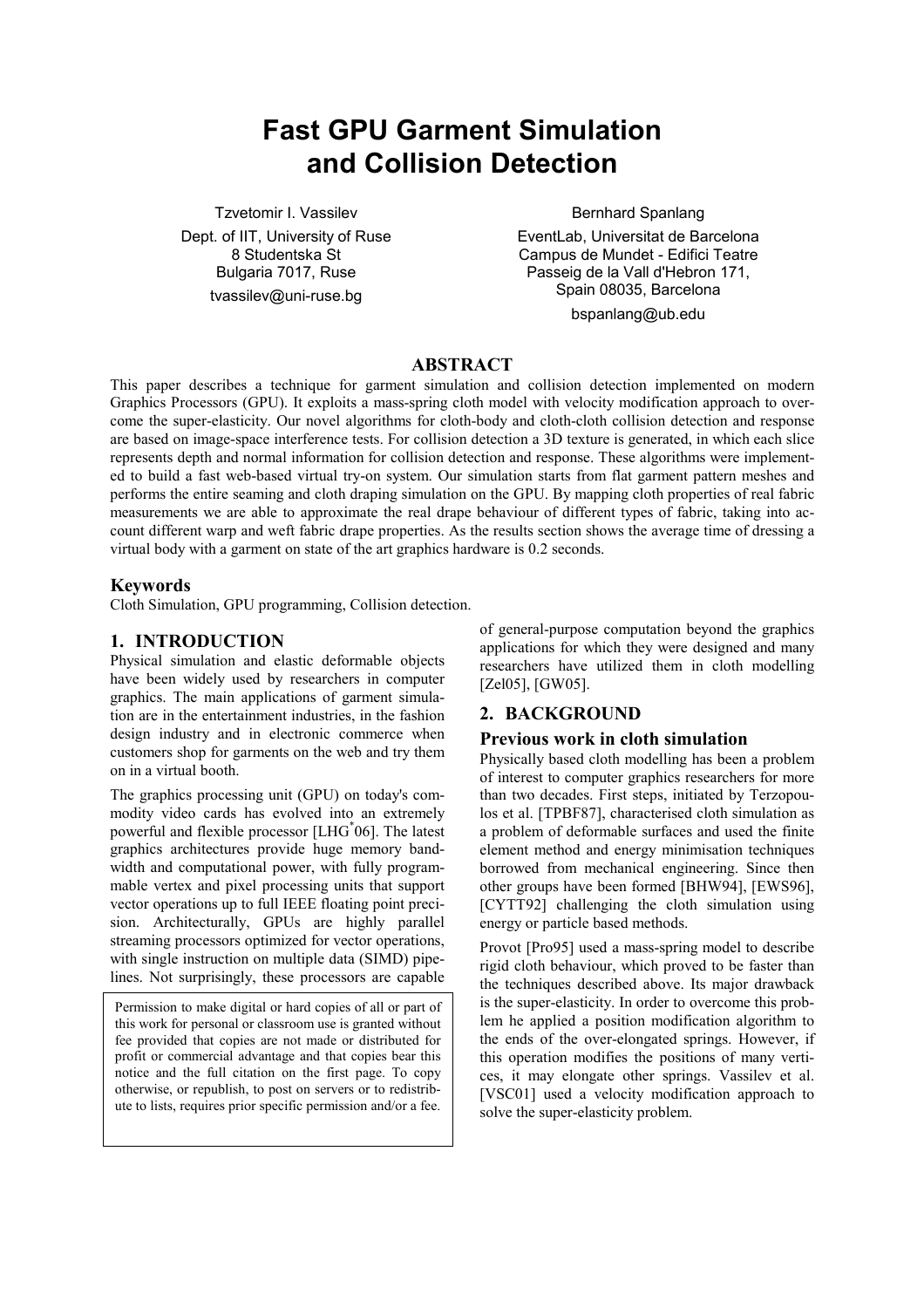The nature of the mass-spring system is suitable for implementation on the GPU. NVIDIA [Zel05] have provided a free sample demo of a mass-spring cloth simulation on their graphics processors. Their cloth model is quite simple and does not simulate resistance to bending. Rodriguez-Navarro et al. have published two implementations of cloth model on the GPU. The first is based on a mass-spring system [RNSS05] and the second on the finite element method [RNS06]. Georgii and Westermann [GW05] compared two possible implementations of mass-spring systems on the GPU and tested them with cloth simulation. A GPU accelerated mass-spring system has been used in other fields like surgical simulation [MHS05]. The advantage of the mass-spring system, described in this paper, is that it implements on the GPU a velocity modification approach for overcoming the super-elasticity, which results in a faster and more realistic simulation. Unlike other GPU implementations we perform also the garment seaming process on the GPU and we use fabric property measurements in order to approximate the behaviour of real fabric to a good degree.

### **Mass-spring model of cloth**

The method, described in this work is based on the cloth model described in [VSC01]. The elastic model of cloth is a mesh of *l*×*n* mass points, each of them linked to its neighbours by massless springs of natural length greater than zero. There are three different types of springs: structural, shear, and flexion, which implement resistance to stretching, shearing and bending, correspondingly.

Let  $\mathbf{p}_{ij}(t)$ ,  $\mathbf{v}_{ij}(t)$ ,  $\mathbf{a}_{ij}(t)$ , where  $i=1,\ldots, l$  and  $j=1,\ldots, n$ , be correspondingly the positions, velocities, and accelerations of the mass points at time *t*. The system is governed by Newton's basic law:

$$
\mathbf{f}_{ij} = m \; \mathbf{a}_{ij},\tag{1}
$$

where *m* is the mass of each point and  $f_{ij}$  is the sum of all forces applied at point  $\mathbf{p}_{ij}$ . The force  $\mathbf{f}_{ij}$  can be divided in two categories.

The **internal forces** are due to the tensions of the springs. The overall internal force applied at the point  $\mathbf{p}_{ij}$  is a result of the stiffness of all springs linking this point to its neighbours:

$$
f_{_{int}}(p_{ij}) = -\sum_{_{kl}} k_{_{ijkl}} \left( \overrightarrow{p_{_{kl}p_{_{ij}}}} - l_{_{ijkl}}^0 \frac{\overrightarrow{p_{_{kl}p_{_{ij}}}}}{\left\| \overrightarrow{p_{_{kl}p_{_{ij}}}} \right\|} \right),
$$
 (2)

where  $k_{ijkl}$  is the stiffness of the spring linking  $\mathbf{p}_{ij}$  and **p**<sub>*kl*</sub> and *l* is the natural length of the same spring.

The **external forces** can differ in nature depending on what type of simulation we wish to model. The most frequent ones are gravity and viscous damping.

All the above formulations make it possible to compute the force  $f_{ij}(t)$  applied on cloth vertex  $\mathbf{p}_{ij}$  at any time *t*. The fundamental equations of Newtonian dynamics can be integrated over time by a simple Euler, Verlet or Runge-Kutta method [PTVF92].

### **Collision detection**

Collision detection (CD) and response prove to be the bottleneck of dynamic simulation algorithms that use highly discretised surfaces. Most CD algorithms between cloth and other objects in the scene are based on geometrical object-space (OS) interference tests. Some apply a prohibitive energy field around the colliding objects [TPBF87], but most of them use geometric calculations to detect penetration between a cloth particle and a triangle of the object together with techniques that reduce the number of tests.

Most common approaches are voxel or octree subdivision [Gla98]. Another solution is to use a bounding box (BB) hierarchy [BW98], [Pro97]. Objects are grouped hierarchically according to proximity rules and a BB is pre-computed for each object. The collision detection is then performed by analysing BB intersections in the hierarchy. Other techniques exploit proximity tracking [VM95] or curvature computation [Pro97] to reduce the large number of collision checks, excluding objects or parts which are impossible to collide.

Another approach to CD is based on image-space (IS) tests [SF91], [MOK95], [BWS99]. These algorithms use the graphics hardware to render the scene and then perform checks for interference between objects based on the depth information of the rendered image. In this way the 3D problem is reduced to 2.5D. Vassilev et al. [VSC01] applied this technique for detecting collisions between cloth and body when dressing virtual characters. They created depth, normal and velocity maps using two orthogonal cameras that were placed at the centre of the front and the back face of the body's BB. The depth map was used for detecting collisions, while the normal and velocity maps were used for collision response. Since they perform cloth simulation on the CPU they have to read back the frame buffers from the GPU which is time consuming.

Heidelberger at al [HTG04] extended the image space based approach to also deal with self-collisions by creating separate layered depth images (LDIs) on the GPU for front and back facing polygons. Their approach only works with water tight volumes and also requires the reading back of the frame buffer to the CPU for analysis.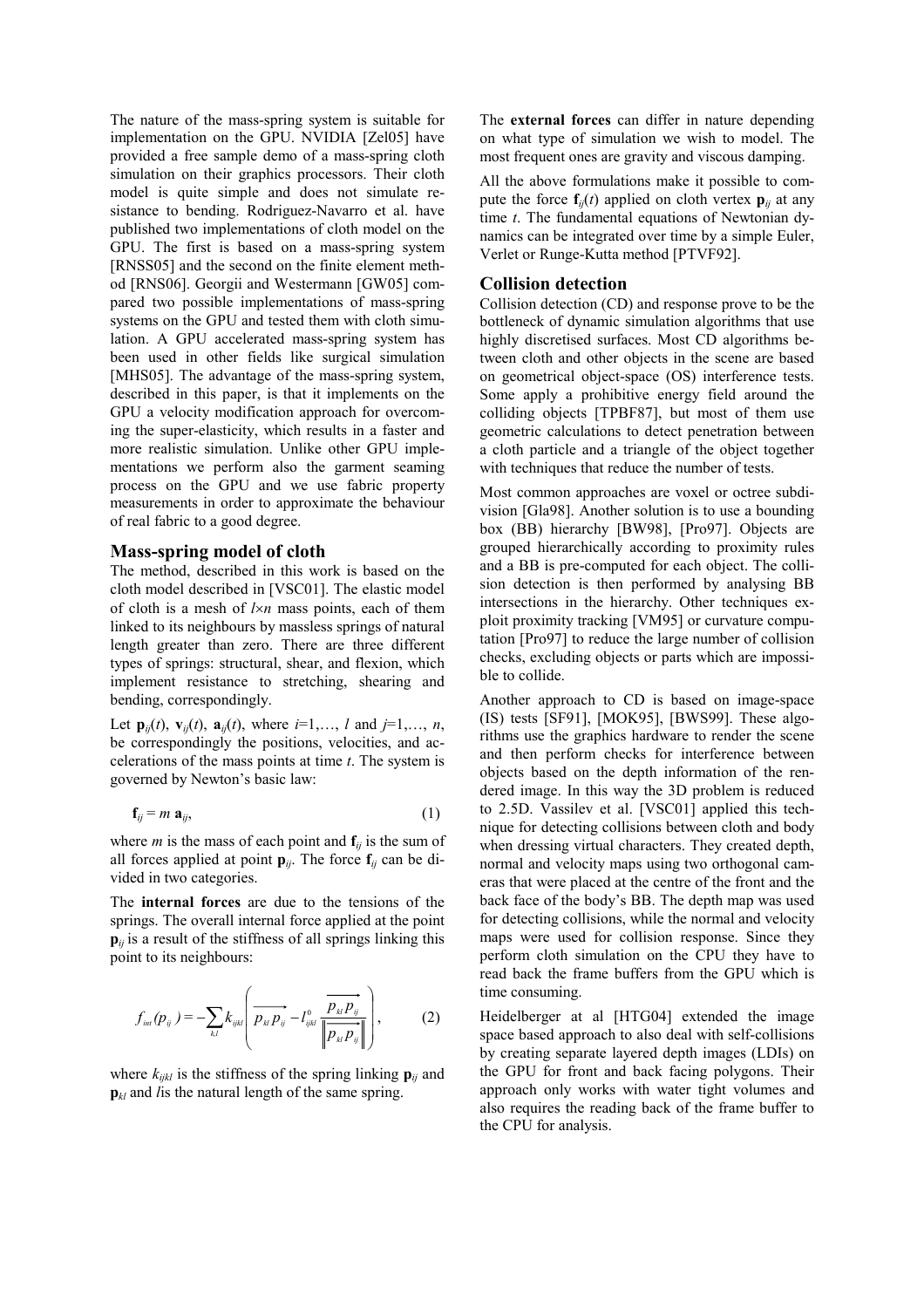Allard et al [AFC\* 10] recently built on the LDI approach but moved the whole simulation of deformable volumes to the GPU, avoiding the bottleneck of framebuffer readback. However, their approach also relies on watertight volume geometry.

In Govindaraju et al. [GKLM07] collision detection is regarded as a visibility problem and they use occlusion queries on the graphics processor to detect collisions at fast rates. Their performance tests show collision detection at rates over 100ms though.

Another approach to perform collision detection on the GPU was introduced by Sud et al [SGG\* 06]. They create a discrete Voronoi diagram (DVD) of the scene on the GPU and can therefore access proximity and collision information. This is useful if the topology of the geometry can change, as for example in fractures, etc. However, they report rates of several hundred milliseconds just for creating the discrete Voronoi diagrams.

The method described in this paper exploits the idea of the image-space approach of Vassilev et al. [VSC01] but we implement it entirely on the GPU including the cloth simulation and therefore we eliminate the bottleneck of frame buffer readback and the analysis of the framebuffer for collision detection and response on the CPU. Moreover, we extend the algorithm to test not only for cloth-body collisions, but also to cloth-cloth collisions. Unlike [HTG04] and [AFC\* 10] our self-collision tests are not based on LDIs but our method exploits the information we have on the GPU about the separate layers of cloth. Our method therefore does not rely on watertight volume geometry and we are able to perform collision detection and cloth-cloth collision detection at rates much higher than previously reported.

# **3. MASS-SPRING CLOTH ON THE GPU**

### **Algorithm**

Implementation of the mass-spring cloth model [VSC01] on the CPU requires an algorithm similar to the following pseudo code:

```
For each spring 
   Compute internal forces 
   Add forces to 2 end mass points 
Endfor 
For each mass point 
   Add external forces 
   Compute velocity 
   Do collision detection and response 
   Correct velocities for over-elongated 
     springs 
   Compute new positions 
Endfor
```
Two implementations of the mass-spring system are possible on the GPU, which were compared by Georgii and Westermann [GW05]. The first one is to directly follow the CPU implementation, which they call edge-centred approach (ECA). The main difficulty here is to distribute the spring forces to the correct mass points with the correct sign. To solve this they use vertex shaders, but two additional render passes are required. The advantage of the ECA is that spring forces are computed only once, but it has several drawbacks:

- it requires more graphics memory for spring and force textures;
- it requires at least four rendering passes;
- additive blending in the render target is used to accumulate the force contributions, which has precision problems on some cards.

The second implementation uses only one for loop (for each mass point) and the computation of the spring forces is the first step inside. As a result it can be implemented in only one or two render passes, requires less graphics memory and is more straightforward to implement. Its only disadvantage is that each spring force is computed twice, but considering the parallel nature and tremendous power of recent GPUs this is negligible. Therefore the work in this paper is based on the second method. The texture units needed for our algorithm are described in the next sections.

# **GPU data structures for the cloth model**

On the GPU the mass-spring model naturally maps into several texture2Ds. Several important facts have to be considered, when organising the data. If a texture is set as a rendering target, it is not available for reading. So, in order to compute the new velocities and positions of cloth vertices, the old values have to be stored in another texture, just for reading. We use the so called "ping-pong" technique [Göd07]: after a computational step, the two textures are swapped, and the texture from which was read before becomes the new rendering target.

Therefore, we need two textures (read/write) for velocities, two textures (read/write) for positions and one texture for normal vectors of the cloth surface at each cloth vertex, which are also computed on the **GPU** 

The main idea of this work is to store information about the springs connected to each mass point in an additional texture, which we call "spring connectivity texture". A suitable constraint on the maximum number of other vertices connected to a given mass point has to be imposed. For our cloth model this number is 12, owing to GPU architecture it is simpler to reserve 16 values, therefore we have 4 values for future extensions. If the textures for velocities, positions and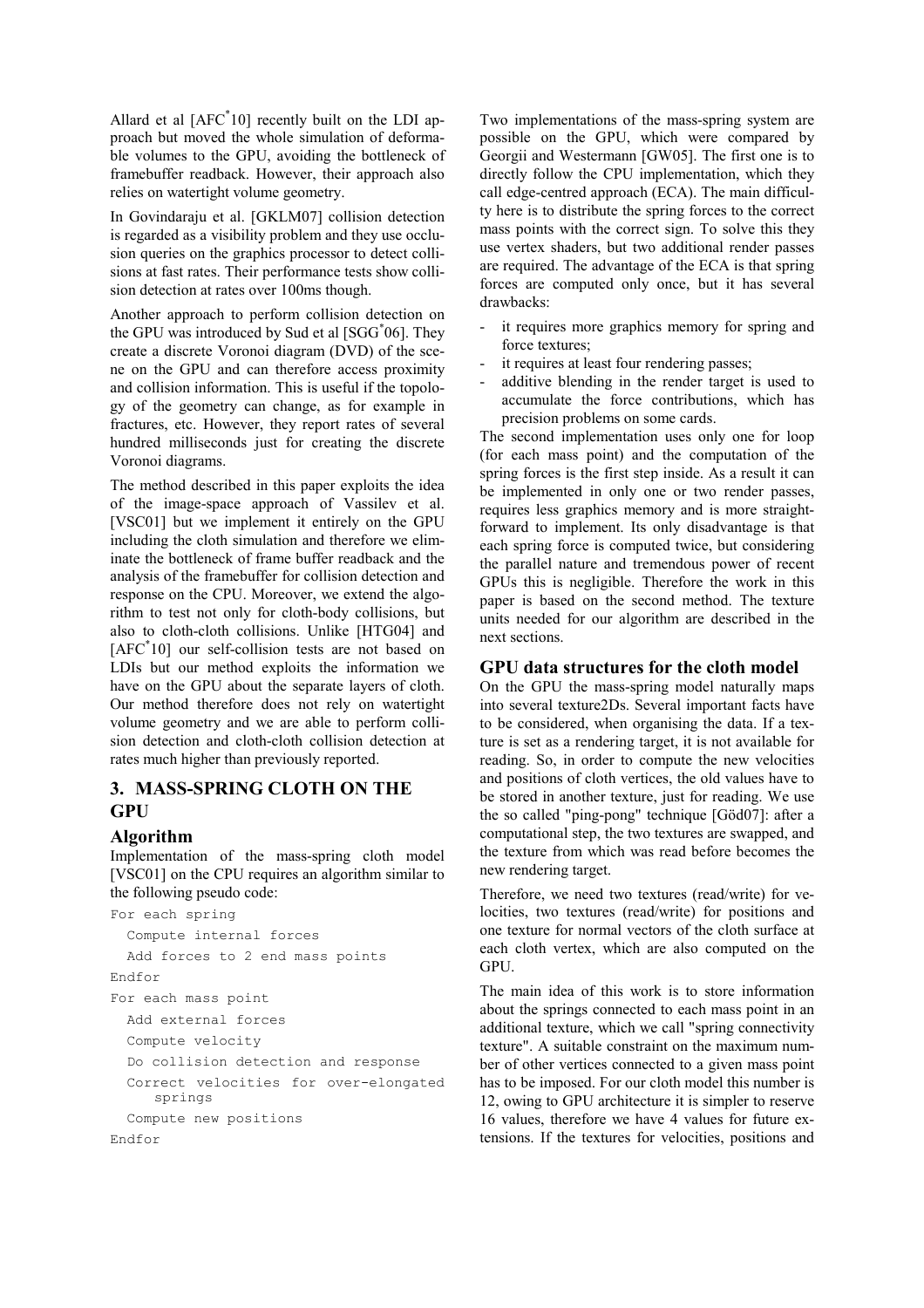normals have size (texSize  $\times$  texSize), then the spring connectivity texture is of size  $(4*textSize) \times (4*textSize)$ . This spring matrix consists of 16 smaller matrices. Each entry in these 16 matrices has 4 channels (RGBA) and keeps the following information of a spring connected to the corresponding vertex: texture coordinates of the other spring end point, natural length and spring stiffness. If all channels are equal to -1.0, this means that the entry represents no connection.

### **Seaming of garment pieces**

Our Virtual Try-On system reads a body file and a garment file and dresses the body. The garment file holds information about the geometry of the cutting patterns, physics parameters of the cloth and seaming information. The patterns are automatically positioned around the body and external forces are applied along the seaming lines. The seaming lines are discretized into groups of two or three cloth vertices to be sewn together.

The connectivity of cloth vertices into seams is stored in a similar texture as for the springs, which we call "seam connectivity texture". Each entry of the texture keeps information about the other mass points to which the current cloth vertex has to be sewn. During the simulation forces are applied which pull together the corresponding vertices. When the vertices are closer than a certain threshold, they are marked as sewn and are attached to each other. The simulation ends when all seams are done, or after a pre-defined number of iterations which means the garment is too small for the body.

# **Occlusion queries for counting sewn vertices**

In order to identify when the garment is sewn, the number of vertices still to be sewn have to be counted. Counting on the GPU can be performed using a reduction approach similar to the max reduction, described by Harris [Har05]. However, it cannot be applied directly. First, a 2D buffer has to be built, which contains ones for the not sewn vertices and zeros for the sewn ones. Then a sum reduction should be applied to the buffer, which will perform the required count.

In our system we utilize GPU occlusion queries for counting. Occlusion queries are implemented in hardware on most of the recent graphics cards and they allow the programmer to render a 3D scene and to obtain the number of fragments that passed the depth test. There is an internal counter, which is initially set to zero, and during the rendering it is increased by one for each fragment that passes the depth test.

In order to use occlusion query in our case, the following steps have to be carried out:

- Allocate a depth texture;
- Set this texture as a depth buffer for rendering:
- Render a suitable geometry and perform an occlusion query to retrieve the number of fragments that pass the depth test.

After the new positions were computed by the mass spring simulation we call a shader which holds the sewn vertices together and also builds a seam depth texture with the following values: 0 if the vertex is not involved in a seam, 1 if the vertex is part of a seam but is not sewn yet and 0.5 if the vertex is part of a seam, which is sewn. Then we set this texture as the default depth buffer. The z-buffer is turned to read only, otherwise the depth values will be replaced with the ones of the incoming vertices. Next we render a quad with a depth value of 0.8 that covers the whole draw buffer. In this way the occlusion query counts all fragments with a depth value greater than 0.8, that is the number of unsewn vertices. In fact we can render a quad with any depth value in the interval  $(0.5, 1)$ .

The function for counting unsewn vertices does not need to be called after every integration step. To speed the simulation up it could be called after every 10 or 15 iterations.

# **Cloth Modelling Shaders**

The following shaders are used in the system:

*Velocity shader*. This is the main cloth simulation shader. It computes the forces applied to each cloth vertex due to springs' tension, gravity, damping and seaming, then integrates over time to compute velocity and writes the result in the velocity texture. It also checks for collisions, as described below and if there is a collision it applies a force and also modifies the velocity to resolve the collision.

*Position shader*. It reads from the velocity texture and computes the new cloth vertex positions.

*Seam shader*. It checks if the cloth vertices that participate in a seaming line are close enough to be considered sewn, holds the sewn vertices together and builds the seam depth texture, as described in the above section.

# **4. COLLISION DETECTION BODY-CLOTH AND CLOTH-CLOTH**

# **Cloth-body collision detection**

As explained in Section 2 this paper exploits the idea of Vassilev et al. [VSC01] for collision detection. However, we do not build velocity maps, because the current system does not animate the virtual body representation. The garment is dressed and simulated on a static body. To build the normal maps more effi-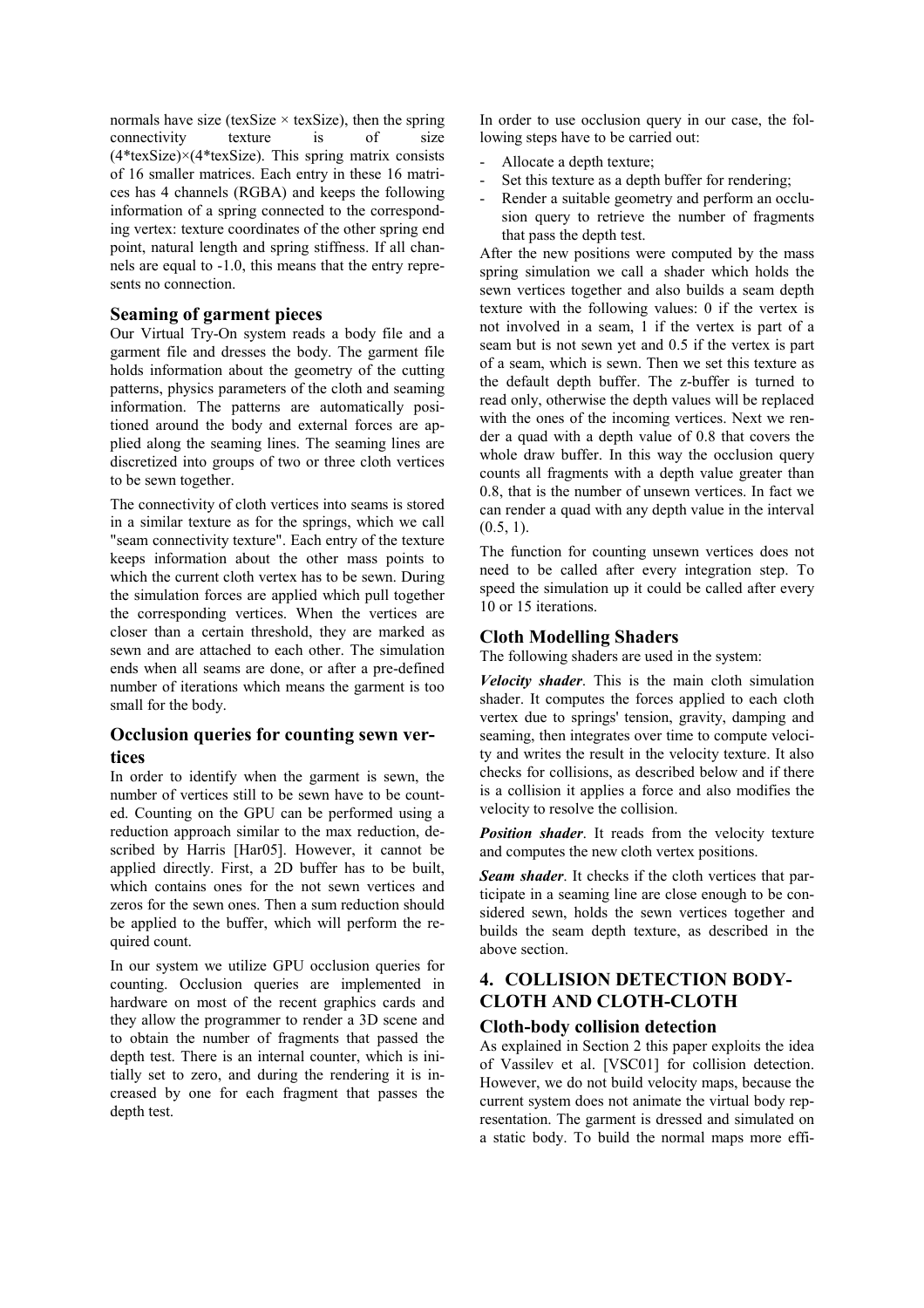ciently we use a simple vertex shader, which replaces the vertex colour RGB values with the XYZ coordinates of the normal. In addition, to reduce the number of texture units, the front and back maps are placed in a single texture, as shown in Figure 1.



**Figure 1**: *Front and back normal maps in one texture*

And finally the normal and depth maps are placed in the same texture unit; RGB representing the normal coordinates and the alpha channel contains the depth. This speeds up the simulation, because when testing for collisions the velocity shader samples the collision texture only once to get depth and normal values of the front and the back of the body.



**Figure 2**: *Normal maps generated for collision detection*

# **Cloth-cloth collision detection**

Our system does not aim at detecting all cloth-cloth collisions. It does not test for collisions in one piece of cloth as such are less likely to happen in tight garments on static body we simulate. When constructing garments some pieces of cloth have to be placed on top of others, for example pockets, belt loops, etc. When a person tries on two garments one is always on top of the other for example a T-shirt and a pair of jeans. The cloth pieces are grouped into layers, to know which layer is on top of other layers and we can assign a layer number to each cloth piece, starting from zero. Our system only tests for collisions between these different cloth layers.

The idea of this work is to use the same image-space approach for detecting collisions between layers of cloth. For this purpose several maps are generated (Fig. 2):

- $Map[0]$ : body depth and normals
- Map[1]: body and cloth-layer 0 depth and normals
- …
- $Map[n]$ : body and cloth-layers 0 to *n*-1 depth and normals

The number of maps, *n*, depends on the number of cloth layers we wish to simulate. Map[0] is generated only once at the beginning of the simulation, because the body does not move in our case. All other maps have to be generated at each iteration step. If we want to simulate garments on a body in motion, map[0] has to be generated at each iteration as well.

### **Collision checking**

The computation of internal, external forces and velocities, as well as collision detection and response is performed in the velocity shader, as described above. This shader is called only once per integration step. When testing for collisions of a particular cloth vertex, which belongs to cloth layer *i*, we have to check if it collides with the body and all layers beneath it, which means that we have to use map[*i*] for CD and response. All maps are stored in a 3D texture in which each slice corresponds to a depth/normal map, as described above. The properties of each cloth vertex, such as mass, elasticity, cloth layer number, etc., are stored in another texture. The velocity shader uses the layer number to sample the appropriate slice of the 3D texture, for example cloth layer with number *i* samples slice *i* and uses it for collision detection and response as described in [VSC01]. The depth value of the current mass point is compared to the depth value read from the depth map. If a collision is detected a repulsive force is computed and applied to the cloth vertex using the normal vector, retrieved from the normal map. The velocity of the cloth vertex is also modified. The collision response enables us to simulate friction between layers, too.

Applying this approach allows us to simulate oneway interactions only. The lower layers push the upper layers back to prohibit penetration, but the upper layers do not affect the layers below. So, if a pair of jeans is dressed on top of a loose shirt, the jeans will not push the shirt towards the body.

In order to model interaction in both directions we do the following. The faces on the cloth surface are numbered from one to the number of faces and each number is encoded as vertex colour. When generating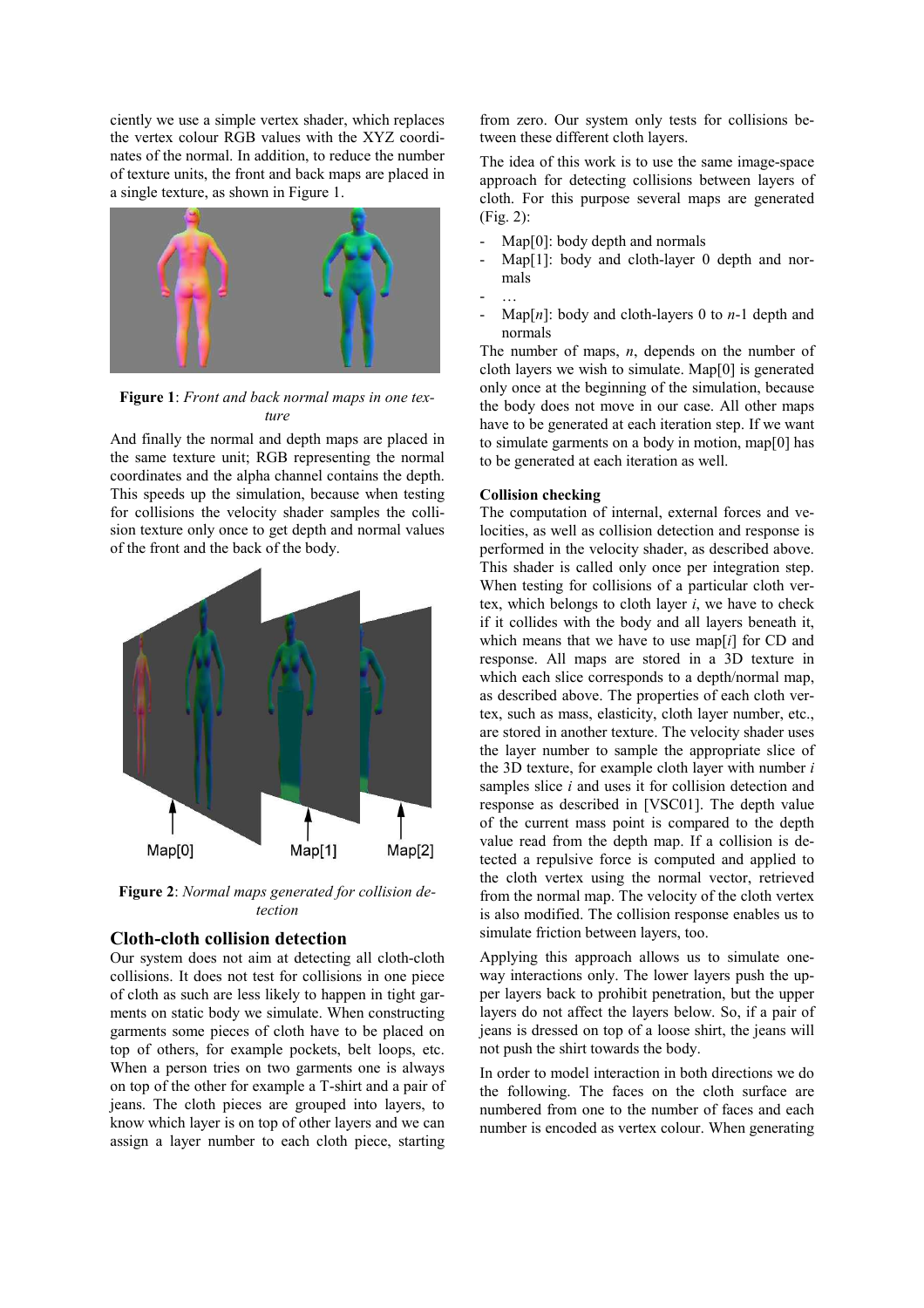the depth and normal maps the cloth surface is rendered using flat shading, so that these colours are not interpolated and the face colour encodes the face number. The fragment shader, used for the generation of the maps, stores the XYZ values of the normal vector in the RGB values of the map and the alpha value is computed as follows:

$$
map\_alpha = depth + face\_number,
$$
 (3)

where face number is decoded from the colour values. As the depth value is from 0 to 1 and the face number is greater than or equal to one, the two values can be easily separated. If a collision is detected the velocity shader, in addition to applying repulsive forces and modifying velocities, also writes the following alpha in the velocity texture:

*velo\_alpha = face\_number.* (4)

#### If there is no collision the alpha is set to zero.

Another pair of vertex/fragment shaders is used to apply forces to lower layers of cloth. If a lower layer cloth face has collided with an upper layer vertex, we apply forces to each of the three vertices of this face, which are opposite to the face normal. These forces have to be summed up for each vertex, as a vertex can be part of several adjacent faces that have collided. In fact we integrate the forces over time and add them to the velocities. One of the velocity textures is set as a rendering target and the velocities are rendered three times as points with additive blending, once for each vertex of a triangular face. A uniform variable is set to 0, 1 or 2 before the rendering to define which face vertex is targeted. The vertex shader checks the forth coordinate of the velocity. If it is greater than zero, then this is a face which has collided to an upper layer cloth vertex. The indices of the cloth vertices of that face are read from an index texture. Knowing the size of the velocity texture and the index, the output position of the vertex shader is computed so that it projects to the targeted cloth vertex (number 0, 1 or 2 of the face) in the rendering target. As a result the fragment shader is executed for this cloth vertex and it applies a constant force opposite to the cloth normal, multiplied by the time step, and in this way pushes the cloth back. The magnitude of the force is determined experimentally. If there was no collision, the new position is computed so that it is outside the viewing volume and the fragment shader is not executed for this vertex.

### **Maps generation**

As mentioned above map[0] is generated only once at the beginning. After each integration step we have to render maps from 1 to *n* in each slice of the 3D texture. In order to speed the simulation up, when generating map[i], we first copy map[i-1] to map[i], set it

as the default colour and depth buffers and render cloth layer number (i-1). In this way the body and all cloth layers from 0 to (i-2) are already present in the frame buffer and do not have to be rendered again. So we have to render only the pieces with a layer number  $(i-1)$ .

### **5. RESULTS**

The system was implemented in OpenGL and GLSL. Figure 3 shows an example of the simulation of a pair of jeans and gives a closer look of pockets and belt loops.

In order to check the system performance, it was tested on several configurations. Two implementations of the Virtual-Try-On system were compared: 1) programs running on the CPU and 2) GPU-based as described in this paper. For the second one the textures used to store the cloth vertices positions and velocities were of a size  $64 \times 64$ . The influence of the upper to lower layers was not simulated, as for a single garment it is not significant. The performance results of 3 GPUs and the fastest CPU are given in Table 1 and Figure 4. They show that the virtual try-on runs very well on a modern laptop GPU, which is about 20 times faster than the fastest tested CPU. One iteration includes integration, collision detection and response.



**Figure 3: Layers of cloth: pockets and belt loops** 

The average time of putting a garment on a virtual body using the NVIDIA GTX 460 GPU is about 0.2 seconds depending on the garment complexity and size.

Figure 6 shows results of the simulation of two garments, jeans dressed on top of a shirt. The jeans were discretised with 3600 mass points and 2100 vertexes were used for the shirt. Two modifications of the cloth-cloth collision detection algorithm are depicted: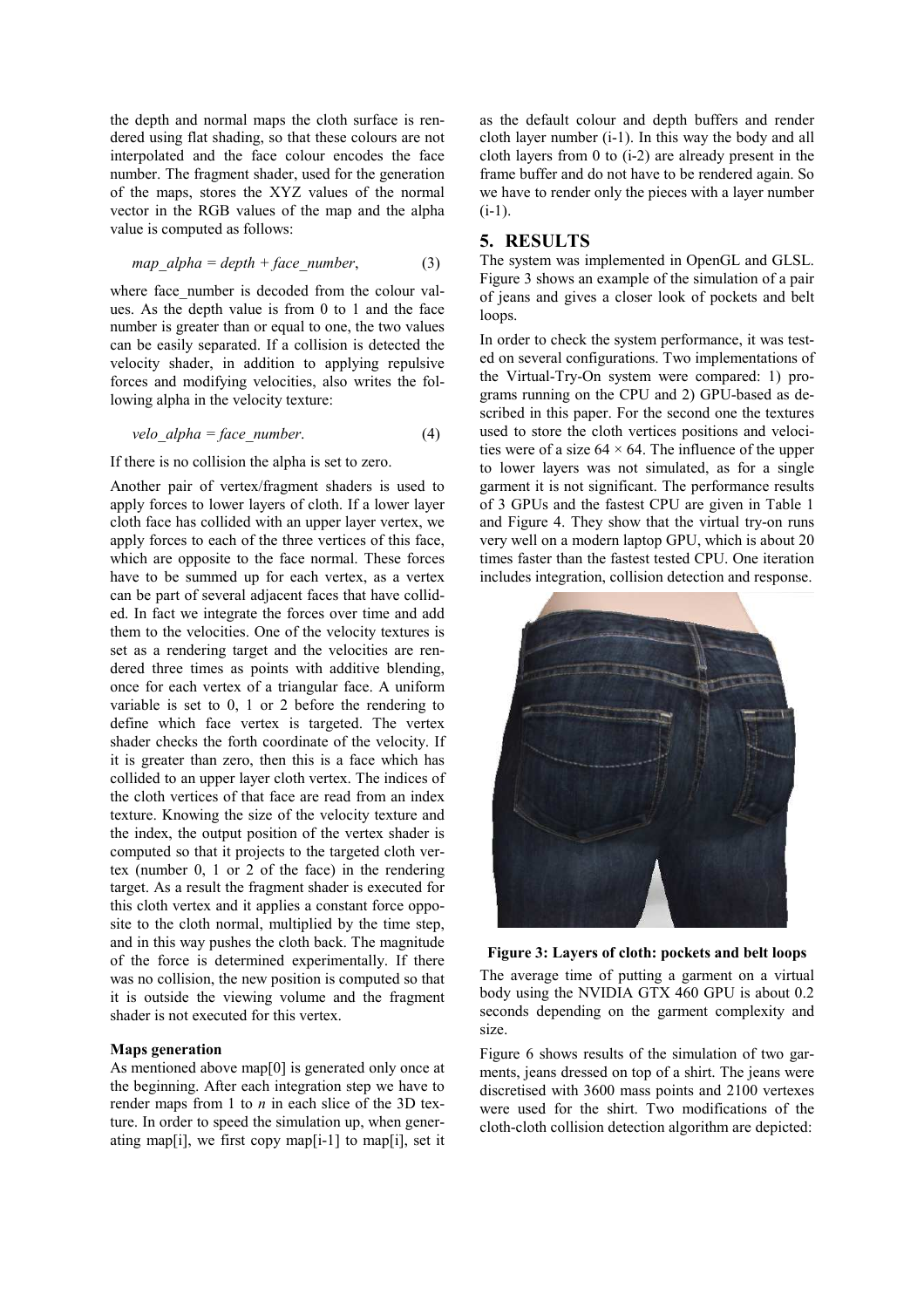left – no impact of upper to lower layers. The simulation is faster (0.20 sec for dressing the jeans), but not satisfactory.

right – with impact of upper to lower layers. The simulation is slower (0.34 sec for dressing the jeans), but of much better quality. The time spent only on collision detection and response is 0.21 seconds for the whole cycle of dressing a pair of jeans, which requires 675 iterations. This means that for each iteration 0.31 ms is spent on cloth-cloth collision detection and response.

|                                         | Time for 1000<br><i>iterations, s</i> | <b>Iterations</b> per<br>second |
|-----------------------------------------|---------------------------------------|---------------------------------|
| Intel core $i$ 7, 2.2<br><b>GHz</b>     | 8.65                                  | 116                             |
| <b>ATI</b> Radeon<br>HD4850             | 0.57                                  | 1769                            |
| NVIDIA GeForce<br>GTX 560M laptop       | 0.40                                  | 2491                            |
| <b>NVIDIA GeForce</b><br><b>GTX 460</b> | 0.30                                  | 3300                            |

**Table 1**: **Performance of the system, measured on 3 GPUs and a CPU**



### **Figure 4: Performance of CPU and 3 GPUs**

The algorithms for cloth simulation and collision detection and response were also implemented using NVidia CUDA and OpenCL. The comparison with the GLSL implementation [Vas10] showed that GLSL outperforms CUDA (OpenCL). One of the main reasons is that CUDA (OpenCL) and OpenGL have to share buffers for the rendering and this buffers should be mapped and later unmapped when used in CUDA (OpenCL), which slows down the simulation.



### **Figure 6**: **Jeans dressed on a shirt; left: no impact of upper to lower layers; right: with impact of upper to lower layers**

# **6. CONCLUSIONS**

An efficient technique for dynamic garment simulation entirely on the GPU has been presented. It implements a mass-spring system with velocity modification to overcome super elasticity and exploits an image-space approach for collision detection and response. The following more important conclusions can be drawn:

- A general mass-spring system can be implemented on the GPU using several textures for storing data and several connectivity textures for keeping spring and seaming information.
- Hardware assisted occlusion queries can be utilised for counting unsewn cloth vertices, which speeds simulation up.
- The same image-space based approach can be applied for detecting collisions cloth-body and cloth-cloth when layers of cloth are simulated. Multiple collision maps can be stored in a 3D texture.

The system can simulate approximately 20 garments per second on a PC with 2 dual GPU NVidia Ge-Force graphics cards. This is currently sufficient for our web based Virtual Try On service.

The system can be extended to simulating garments on animated virtual characters. For this purpose velocity maps will also have to be generated and stored in another 3D texture.

### **7. ACKNOWLEDGEMENTS**

Tzvetomir Vassilev's work is partly supported by a National Research Fund project at the University of